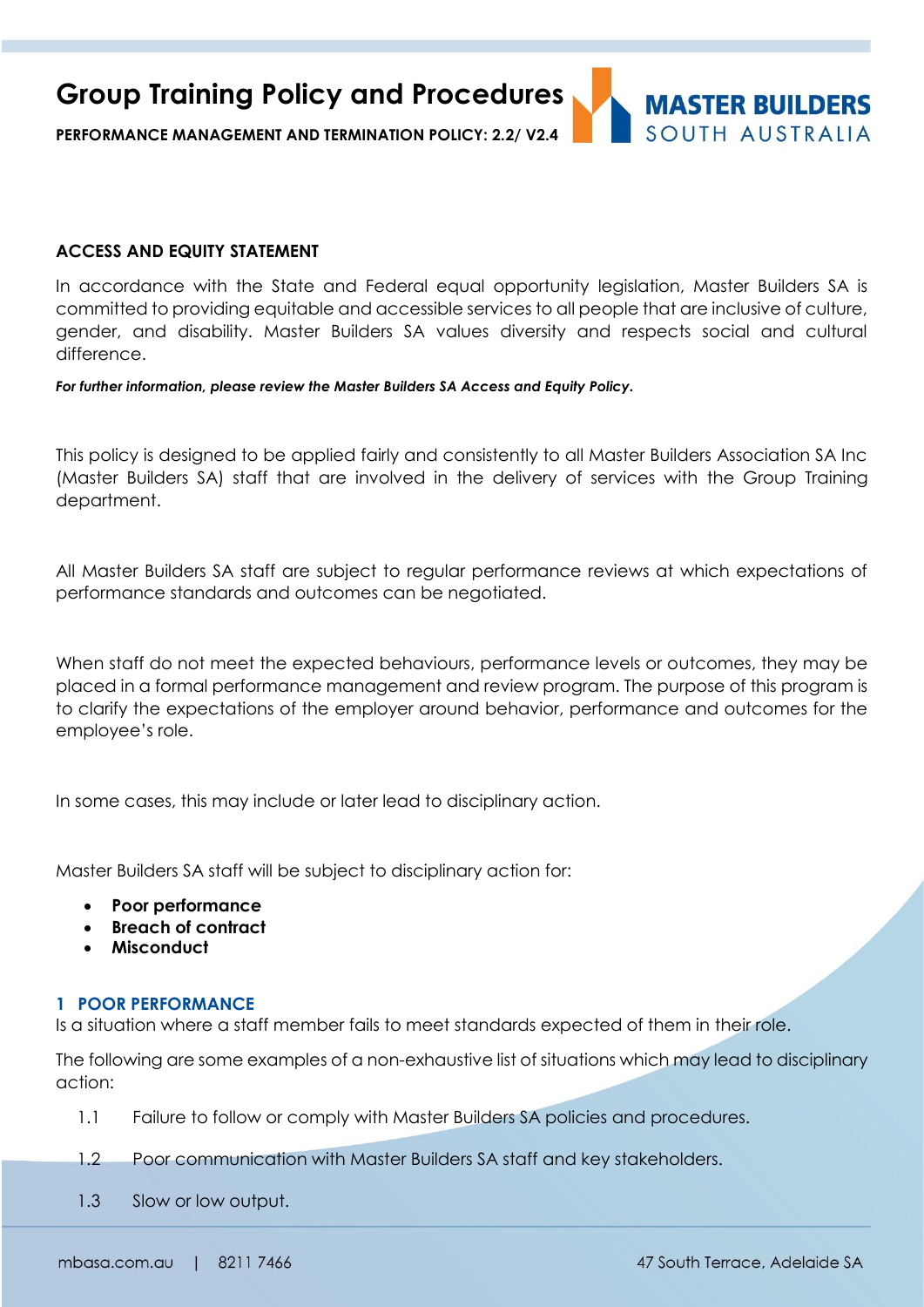

- 1.4 Consistently failing to comprehend and respond to instructions from Master Builders SA management.
- 1.5 Behavior's which reflect negatively on Master Builders SA or the apprentice division.

# **2 BREACH OF CONTRACT**

If any behaviour, conduct or action which contravenes a term of the employment contact, whether explicit or implied.

The following are some examples of a non-exhaustive list of situations which may lead to disciplinary action:

- 2.1 Breaches of any Master Builders SA or work place policies or procedures.
- 2.2 Lateness or being absent from work withouth aurthorisation.
- 2.3 Leaving work without permission.
- 2.4 Loss of drivers licence.
- 2.5 Inability to obtain or maintain a clearance to work with children or vulnerable adults.

#### **3 MISCONDUCT**

Is a situation where a staff member's behaviour falls below the standard expected by Master Builders SA.

The following are some examples of a non-exhaustive list of situations which may lead to disciplinary action:

- 3.1 Failing to follow reasonable and lawful directions from Master Builders SA management.
- 3.2 Damage to Master Builders SA and Master Builders SA stakeholder property, plant or equipment.
- 3.3 Driving offences under the Traffic Act attracting 3 demerit points or less.
- 3.4 Not wearing Master Builders SA issued PPE.
- 3.5 Failing to observe site specific policies and procedures.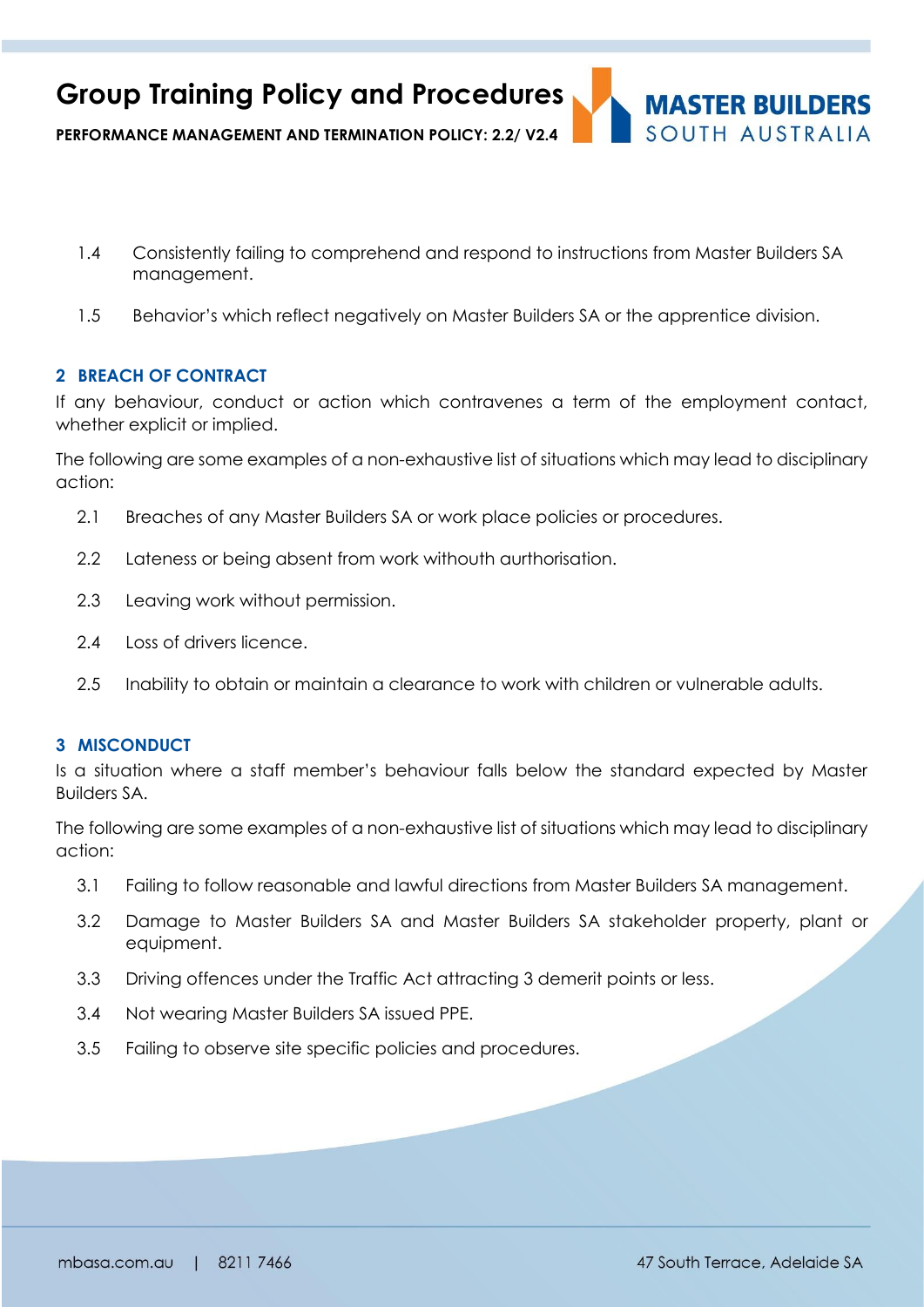**Group Training Policy and Procedures**

**PERFORMANCE MANAGEMENT AND TERMINATION POLICY: 2.2/ V2.4**

## **4 SERIOUS or WILFUL MISCONDUCT**

Is any conduct that damages the relationship of trust between the employer and employee, where the employee knows, or should have known, that the action or behavior is in breach of their contract, workplace polices or other legislation. Such conduct may include theft, dishonesty, intentional wrongdoing or refusing to obey a lawful and reasonable order or unwillingness to be bound by the employment contact.

# **SERIOUS OR WILFUL MISCONDUCT MAY RESULT IN INSTANT DISMISSAL.**

The following are some examples of a non-exhaustive list of situations which may lead to serious misconduct related disciplinary action:

- Violence, threatening behavior, bullying, harassment or abuse in any form whatsoever shown towards Master Builders SA staff and/or management, Host Trainers, apprentices or other associated stakeholders.
- Serious breaches of WHS legislation, policies or procedures.
- Serious breached of the employment contact.
- Intentional damage caused to Master Builders SA or other associated stakeholders.
- Activity bringing disrepute to Master Builders SA or other associated stakeholders.
- Refusing to follow reasonable and lawful directions from Master Builders SA management.
- Unlawful behaviour at work.
- Unlawful behaviour outside of work that causes detriment to Master Builders SA.
- Fraud, theft, bribery or willful dishonesty including falsifying timesheets or records of employment.
- Breaches of the Traffic Act attracting more than 3 demerit points, any criminal driving offence or repeated infringements within any 12 month period.
- Concealment of a material fact on engagement.
- Possession, use or dealing in any prohibited drug or other restricted or dangerous substance.
- Attending for work under the influence of alcohol.
- Acts of incitement to, or actual acts of discrimination or harassment on any unlawful grounds.
- Serious neglect of duties or serious incompetence.

**MASTER BUILDERS** SOUTH AUSTRALIA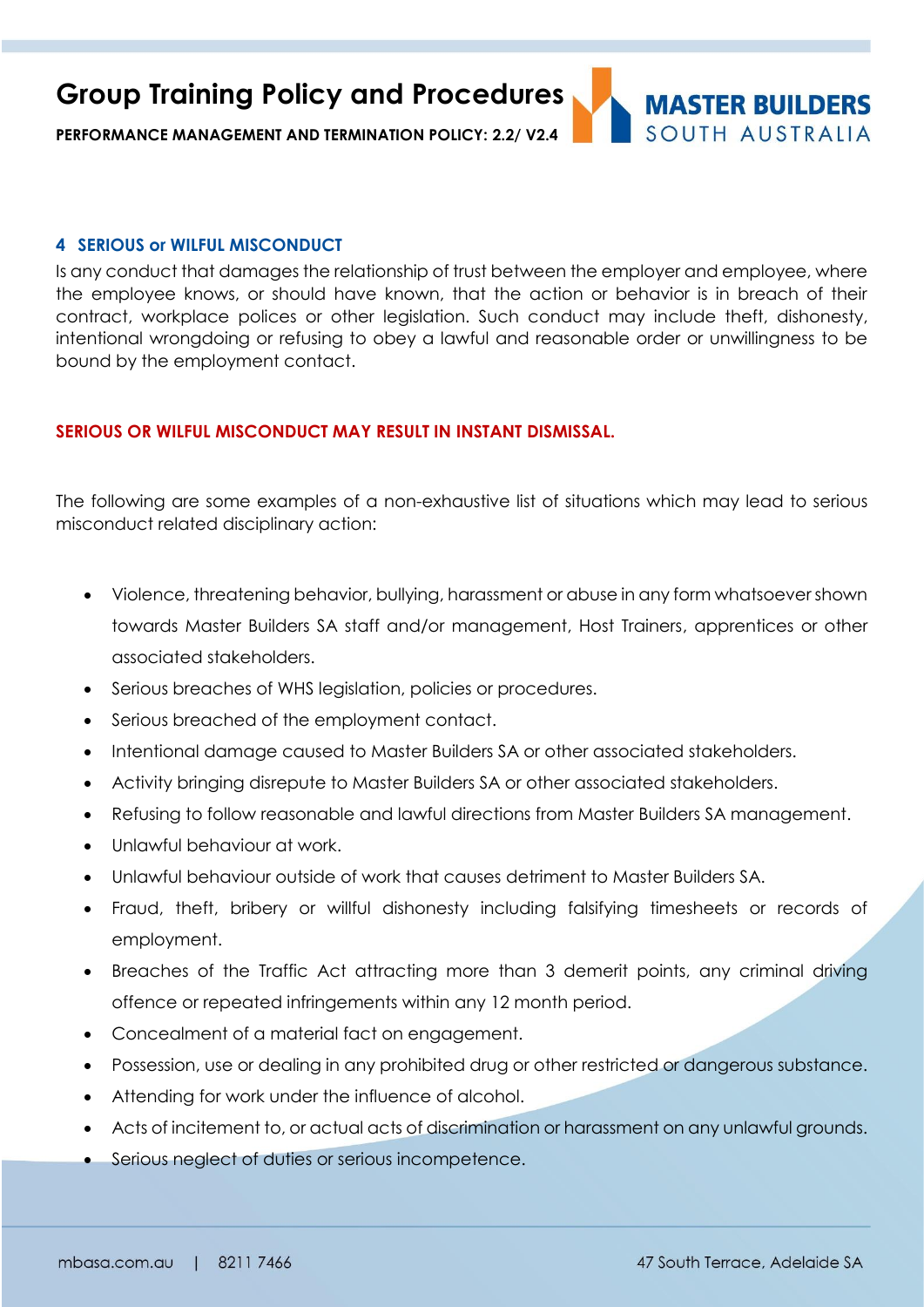**Group Training Policy and Procedures MASTER BUILDERS** SOUTH AUSTRALIA **PERFORMANCE MANAGEMENT AND TERMINATION POLICY: 2.2/ V2.4**

In all cases of performance management or investigation, the offer of a support person will be given to ensure fairness and equity in the proceedings. As the request to terminate a training contract often necessitates acting quickly and with little notice, the offer to allow a supper person to be present is not always practical or possible.

### **5 VERBAL WARING**

A more serious form of counselling where the Master Builders SA staff member is cautioned that their conduct or performance is such that immediate improvement is required or significant action may be taken against them.

### **6 ALLEGATION LETTER**

An allegation letter sets out the behaviours, actions or performance issues in question and subject to investigation. They will be provided to all staff subject to investigation except those being summarily dismissed. The allegation letter will offer a time, date and location at which the employee can respond to the allegations.

### **7 SUPPORT PERSON**

A support person is any person chosen by the employee subject to investigation or performance management to provide them with support during the interview process. This can include family members or friends but cannot include a person who is material to the investigation e.g. a witness. A support person is not entitled to advocate or act on behalf of the employee and must not address the matter at hand but rather, provides personal support to the employee

### **8 WRITTEN WARNING**

A written warning is formal documentation issued to the Master Builders SA staff member after the investigation indicating the outcome of the investigation and that their unsatisfactory conduct or performance is placing their continued employment with Master Builders SA in serious jeopardy.

#### **9 FINAL WRITTEN WARNING**

A final written warning has the intent to leave the staff member in no doubt as to the imminent termination of their employment contract should there be any further occurrences of poor performance or misconduct.

In the first instance, performance management and counselling matters will be dealt with by the Manager, Training and Apprentices or other appropriate Manager/Director as the situation requires. Serious matters of misconduct or matters which escalate due to the staff member not improving or engaging in the counselling process will be managed by the Chief Operating Officer or other appropriate Director or Human Resource Manager.

Dismissal of any staff member will be managed by the CEO, COO or other appropriate Director.